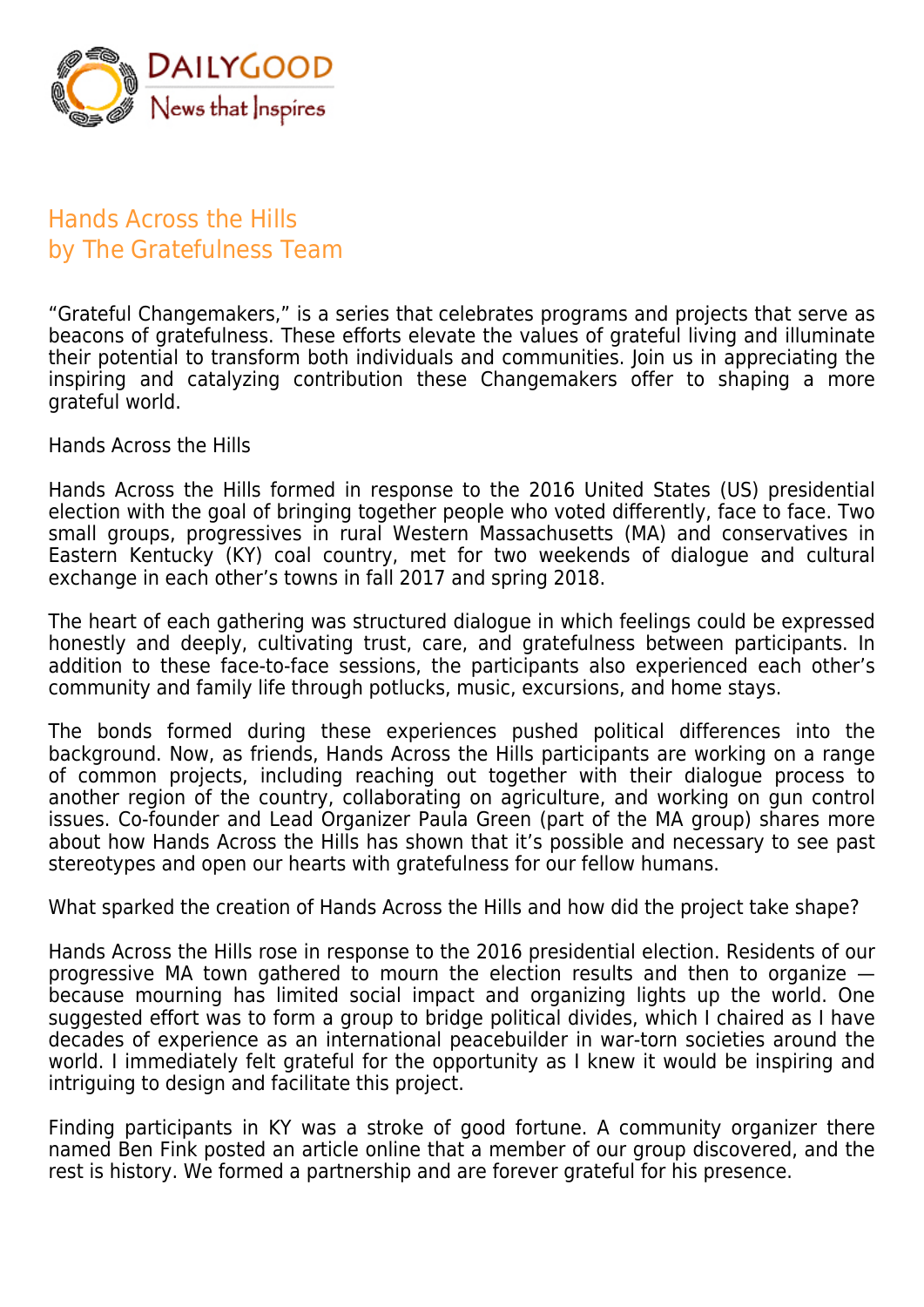We structured our project with two weekends of three days each, first in MA and six months later in KY. Our website handsacrossthehills.org has detailed stories of our exchanges, which included homestays, dialogues, cultural sharing, music, dance, art and local sightseeing. We wanted the in-person exchanges to be long enough for some genuine relationship development and personal transformation, and short enough to accommodate participants' family and work obligations. My gratitude overflowed at the generosity of our Western MA community in their outpouring of food, funds, venues, program ideas, enthusiasm, and all around support. Gratitude has been a thread throughout, and I know is now shared by all the members of those in the dialogues.

Although we have completed our two-way exchange, we remain connected to our KY partners and they have requested a return visit to MA in 2019, which we are currently exploring and shaping. This visit will focus on dialogue and also have a component on rural economic development, which is needed both in Letcher County KY and our Franklin County MA. We also will send teams from MA and KY to our local colleges, high schools, and religious institutions to talk about bridging and building citizen connections to counteract the fear and hatred that has grown in our country in recent years. We see the impact of previous talks and know that our project offers hope in very hopeless times in our political landscape. Just seeing us together from MA and KY is enough to provide hope, as we are not "supposed" to be together because of our opposing positions on social and political issues.

What inspired participation in Hands Across the Hills? How did leaders and participants get involved?

We were motivated to reach our hands across the country to overcome the stereotypes that have developed between voters and regions. Our intention is to build understanding from the common ground we know exists and waits to be uncovered. We believe we cannot wait for government to act and need to take responsibility as citizens. We can and must do better in restoring respect, harmony, and security for all.

In our town of Leverett MA, many people were attracted to the vision and about 18 signed up to join. In Letcher County KY, our colleague Ben recruited participants. In our region, 300 people attended our public event where the KY group presented themselves. Many of those in the audience have been inspired to develop their own modest bridging conversations. We want to be a seed that grows and heals divisions.

How does Hands Across the Hills fill a need for our society?

In our age of social media and mass communications, truths and falsehoods spread rapidly and cannot always be distinguished. Not knowing each other, we are prone to believe damaging stereotypes promoted by those with their own agendas. Who will blow the whistle and stop such harm from exploding around our country? Who will help us understand that we are connected and related and that the suffering in one part of our national body harms all parts?

All of the groups offering dialogues –and there are many such organizations — share a common mission of interrupting this negativity and replacing it with face-to-face experiences between residents of the United States who differ from each other. It's such a joy to discover our common humanity and vulnerability and to wake up to the truth of our interdependence. Sadly, our national discourse and our media drive us apart rather than upholding our shared dreams and longing for peace, security, and wellbeing.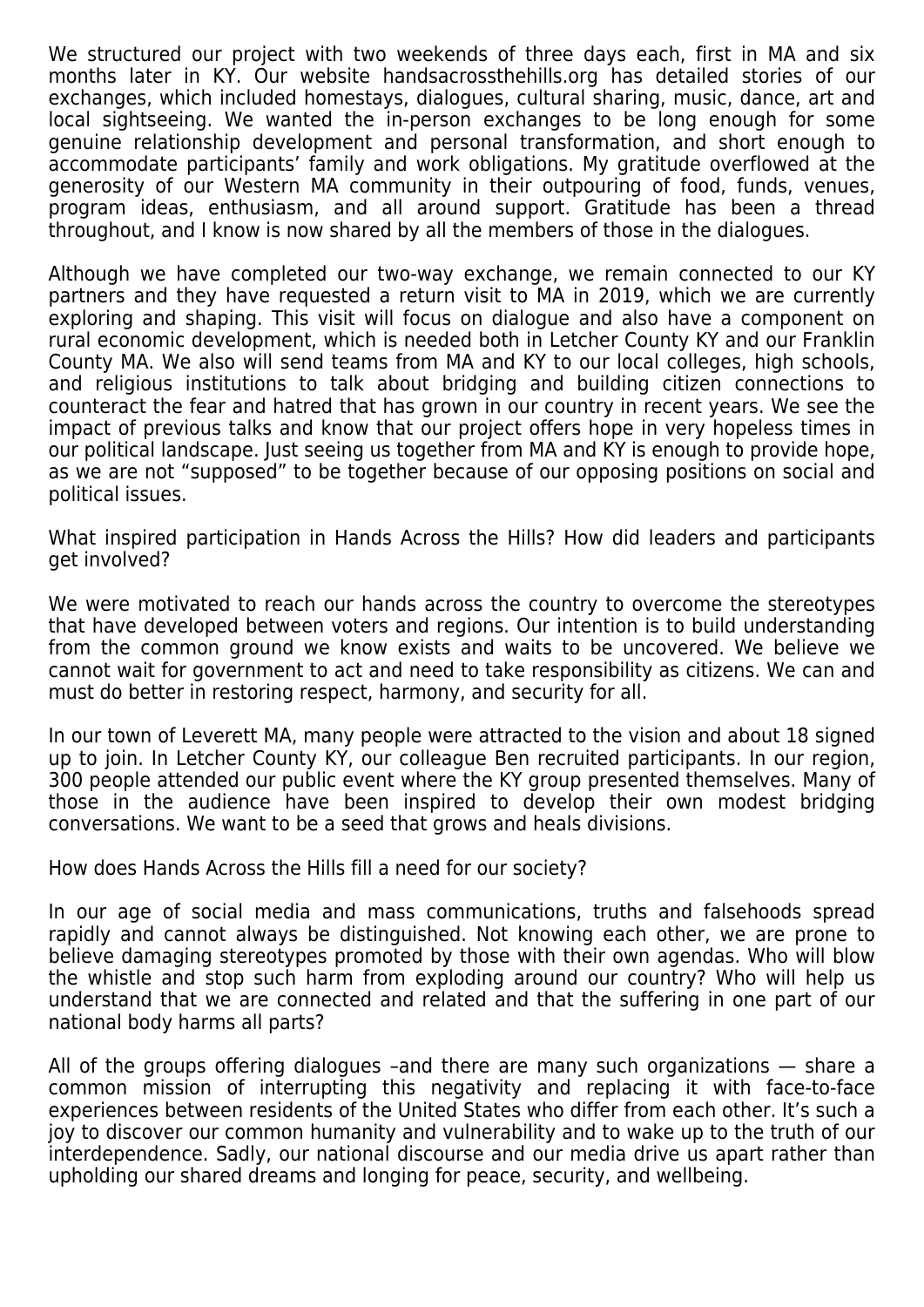How do you see Hands Across the Hills as an embodiment of grateful living?

We in MA are so grateful to have found and bonded with our new friends and colleagues in KY. We have learned so much and come to care for each other very deeply. Grateful living does not occur in a vacuum; it occurs in our interconnections and in finding ways to express our compassion and caring.

This is the calling of our time. There is such grace and gratitude in heeding this call. We are larger than who we vote for. We are certainly larger than any stereotypes about us. Imagine the gratitude in experiencing that. We actually see, touch, and know each other. This intimate contact offers such joy; it is gratefulness embodied in a series of I-thou relationships. All humans are hungry for such encounter, such a restoration of our mutual dignity.

How does Hands Across the Hills inspire gratefulness?

I am kinder and gentler for having this dialogue exchange. I have more compassion for those who voted differently, value differently, live differently. And they of me. We have touched each other's humanity at a far deeper level. All of us in this project from MA and KY report having been deeply moved by our interactions. This level of dialogue is a spiritual journey. Taking this journey together, given how we have been taught to degrade each other, adds to the miracle.

What were some of the common barriers, obstacles, and fears that arose for participants? How were they allayed?

Everyone had fear. We were meeting the so-called "enemy," the arch opposite of ourselves. We live 15 hours apart by road. Our histories and circumstances are different. Our regions represent different realities and estranged politics. Who would not be afraid to dialogue under such circumstances?

Our KY colleagues were brave enough to come to liberal, progressive, educated, so-called elite easterners, to stay in our homes, to accept our hospitality, and to respond to the idea of dialogue that originated with us. They get a lot of credit for their courage and the curiosity that helped them engage. We were extremely well-prepared and organized to cushion our meeting with homestays (which are very personal), lots of wonderful food, and dialogue questions that began gently, all of which offered levels of physical, emotional, and spiritual hospitality. This preparation in and attention to serving our guests from KY mattered in our building trust and care.

What has been the impact of the project thus far?

Enormous learning for each of us, transformation of attitudes and thus behaviors, and inspiration for people around the country who know about us, read our website, watch our videos, and ask us to speak so they can hold on to hope and possibility. Many new dialogues have been attempted and better interpersonal relations exist in some families and communities because we have learned and modeled new communication skills that demonstrate what we say and how we speak matters a great deal. We have more compassion for others who are different because of our care for each other despite differences. We are more gentle with those who disagree, and we also take the time to find out where we do indeed agree.

How does Hands Across the Hills plan to grow/continue?